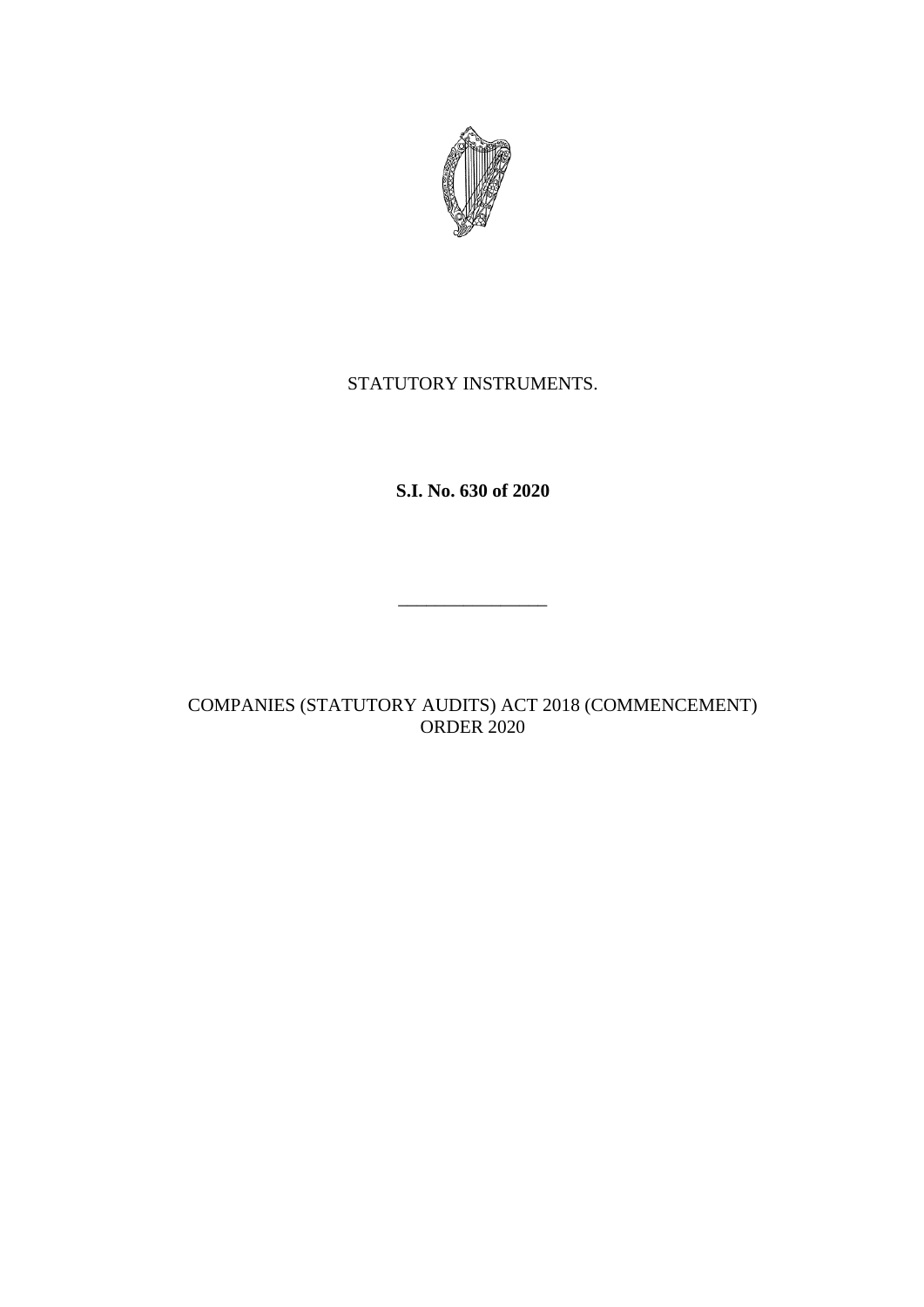# S.I. No. 630 of 2020

### COMPANIES (STATUTORY AUDITS) ACT 2018 (COMMENCEMENT) ORDER 2020

I, ROBERT TROY, Minister of State at the Department of Enterprise, Trade and Employment, in exercise of the powers conferred on me by section 1(8) of the Companies (Statutory Audits) Act 2018 (No. 22 of 2018) (as adapted by the Business, Enterprise and Innovation (Alteration of Name of Department and Title of Minister) Order 2020) (S.I. No. 519 of 2020)) and the Enterprise, Trade and Employment (Delegation of Ministerial Functions) (No. 2) Order 2020 (S.I. No. 580 of 2020), hereby order as follows:

1. This Order may be cited as the Companies (Statutory Audits) Act 2018 (Commencement) Order 2020.

2. The 16th day of December 2020 is appointed as the day on which so much of the Companies (Statutory Audits) Act 2018 (No. 22 of 2018) as is not in operation shall come into operation.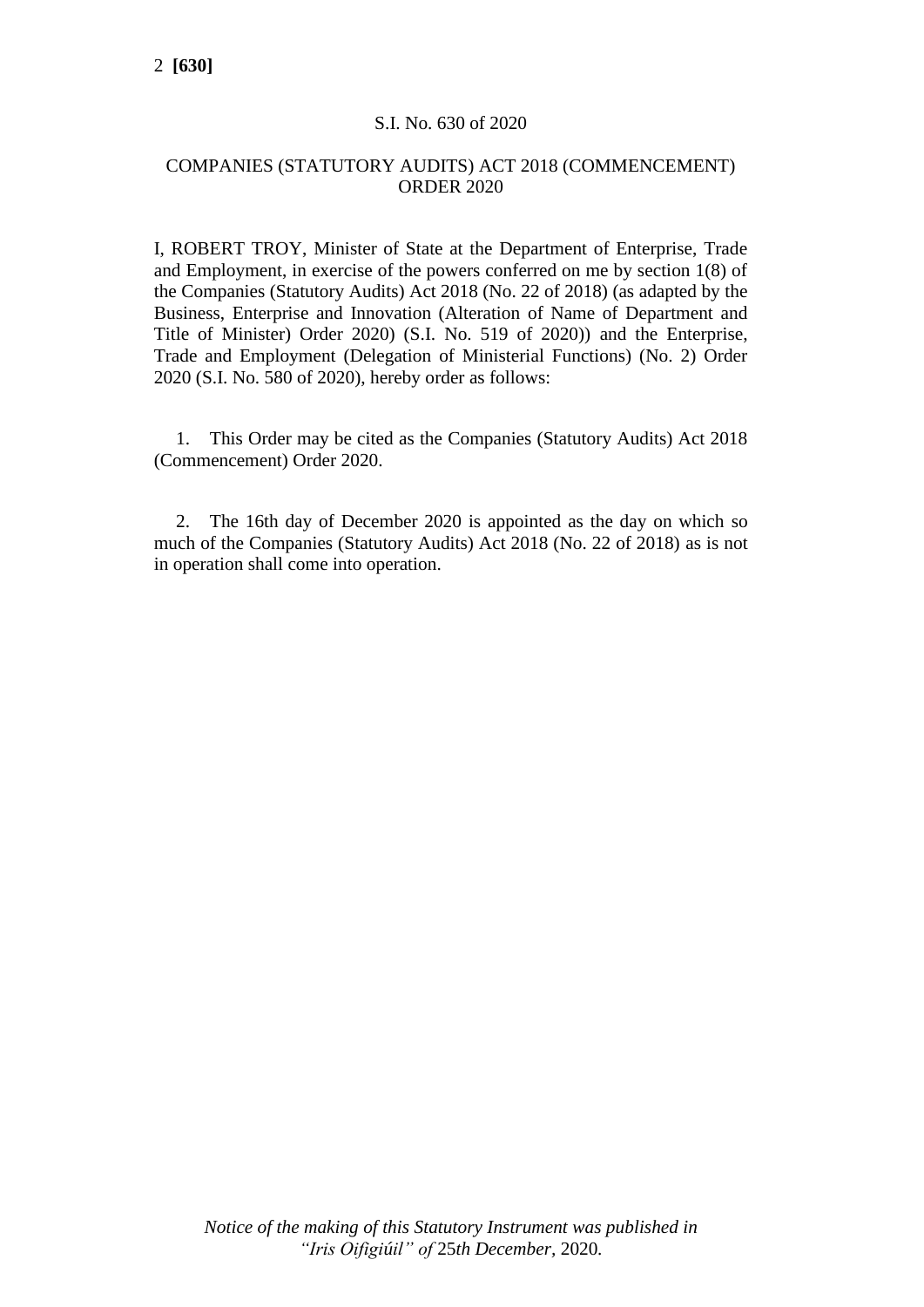**[630]** 3

GIVEN under my hand, 15 December 2020

ROBERT TROY,

 Minister of State at the Department of Enterprise, Trade and Employment.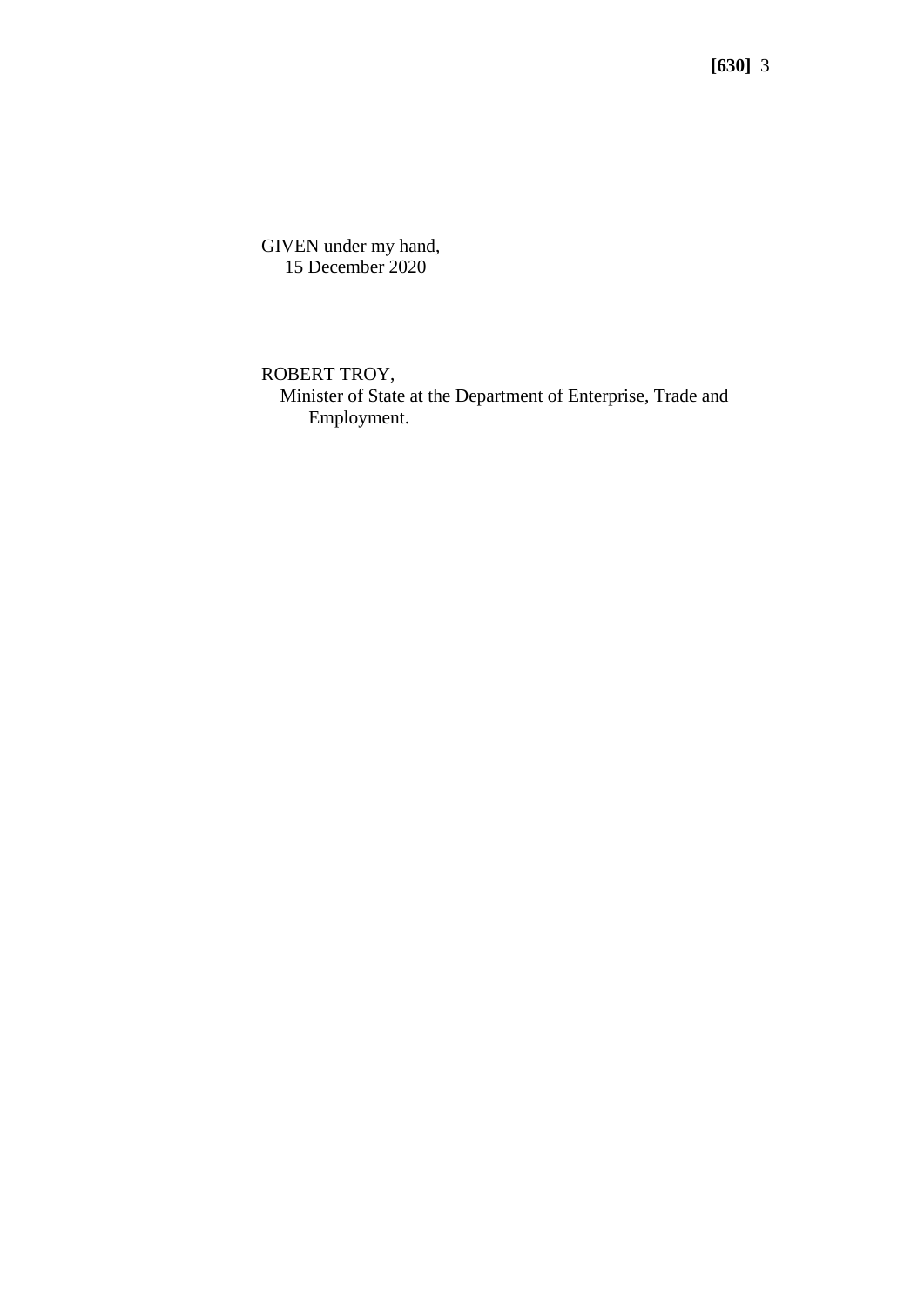#### EXPLANATORY NOTE

# (*This note is not part of the Instrument and does not purport to be a legal interpretation*.)

This Order appoints 16 December 2020 as the date on which paragraphs (a), (h), (i) and (j) of section  $3(1)$  and section 9 of the Companies (Statutory Audits) Act 2018 come into operation. These are commenced in parallel with the Companies (Amendment) Act 2019.